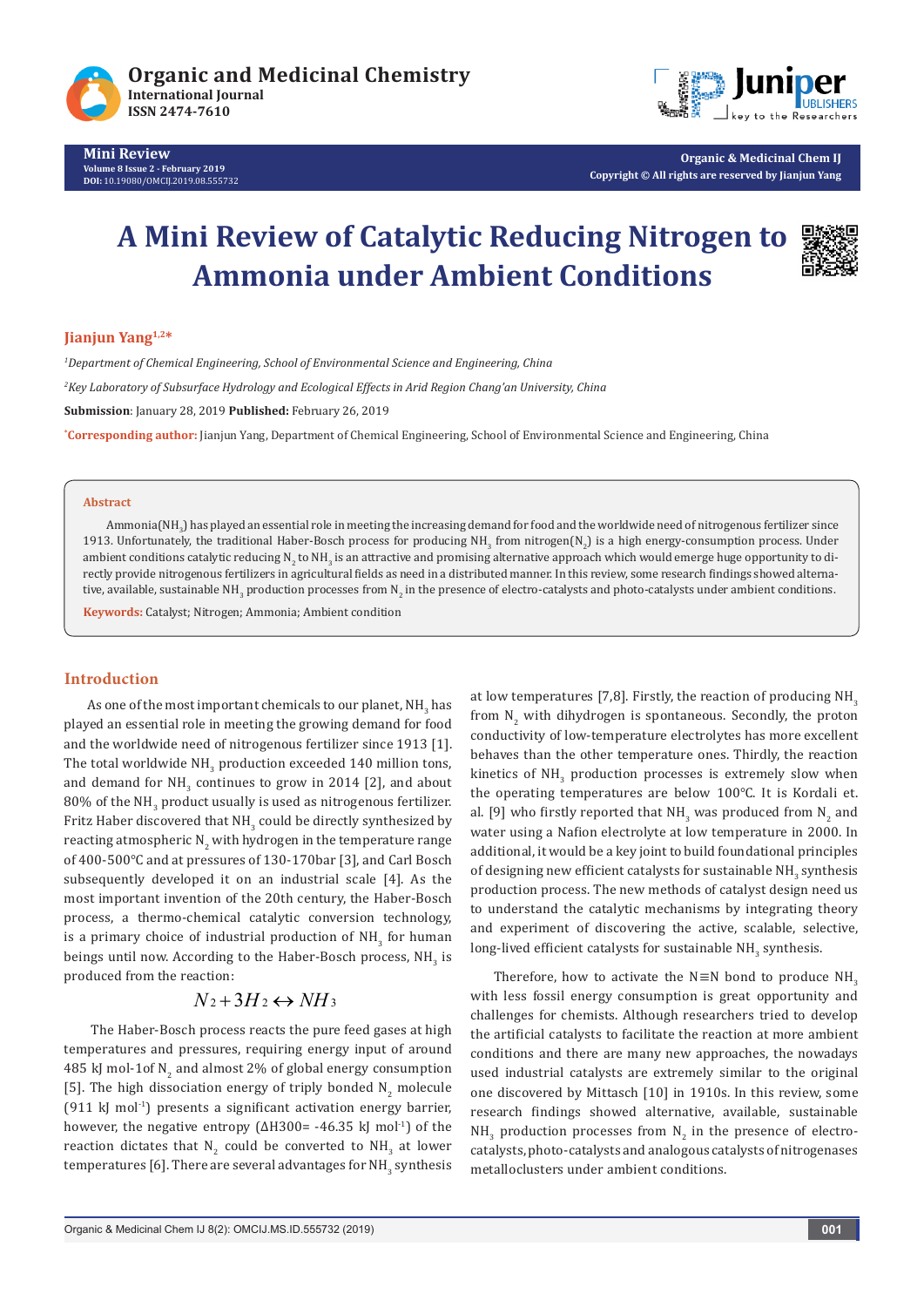#### **Discussion**

Recently, electro-catalysis depending on renewable electricity produced from renewable energy (such as wind or solar) has played an increasingly role in the NH<sub>3</sub> synthesis at ambient temperature(T<100℃) [2,7,8,11]. Some novel functional materials as catalysts used in typical N $_2$  reductions were explored by researchers [12].

#### Electro-Driven Catalytic Reducing N<sub>2</sub> to NH<sub>3</sub>

Under ambient conditions, Liu et al. [13,14] developed Sm1.5Sr0.5MO<sub>4</sub>(M=Ni, Co, Fe) and SmFe0.7Cu0.3-xNix- $03(x=0-0.3)$  as electro-catalysts for NH<sub>3</sub> synthesis with Nafion used as proton solid electrolyte. Such systems, while impressive in current efficiency, require careful control experiments due to low overall yields and observed ambient  $NH_{_3}$  absorption by polymer electrolyte membranes. Further, researchers have taken their efforts to develop ideal electro-catalysts for improving  $\text{N}_\text{2}$  reduction rates and the NH $_\text{3}$  yield. Impressively, SmFe0.  $7$ Cu0.1Ni0.2O3 showed the record-high NH $_{\rm 3}$  production rate of  $1.1\times10^{-8}$  mol·s<sup>-1</sup>·cm<sup>-2</sup> at 80°C. The NH<sub>3</sub> yield was up to 8.7×10<sup>-9</sup> mol·s-1·cm-2 in the present of electro-catalyst SmBaCuMO5+i (M=Fe, Co,Ni) at 80℃ and 2.5V [15]. However, there are still big spaces to improve the NH $_{\text{3}}$  yield which currently are not enough to the future industry application.

An alternative strategy would like to consider using metal nitrides as electro-catalyst cathodes for  $\mathsf{N}_2$  reduction except pure metals. Respectively at potentials of -0.76V and -0.51V, producing NH<sub>3</sub> from N<sub>2</sub> took place on the surface of  $Zr$  N and VN as electro-catalyst cathodes which were not covered by adsorbed H-atoms [16], the same to Nb N and CrN [17]. The theoretical analysis of Abghoui et al. [18-20] predicted stable operation and Faraday Efficiency(FE) higher than 75% for V, Cr, Nb and Zr mono-nitrides at applied bias between 0.5 and 0.76V. Unfortunately, there would not be such nitride materials which were tested experimentally like above mentioned for  $NH<sub>3</sub>$ synthesis [21]. Beside mono-nitrides, binary nitrides such as  $Co_{3}Mo_{3}N$  are amongst the most active electro-catalysts for  $NH_{3}$ synthesis [22]. A thorough investigation of their electro-catalytic behaves should be performed in real NH $_3$  synthesis situations.

These reports show that there was a universal phenomenon that these electro-catalysts often contain big proportions of oxides on their surfaces, which is harmful to keep their normal conductivity and could significantly reduce their catalytic efficiency. Actually, an ideal electro-catalyst should have the capacities of high catalytic activity and excellent electronic conductivity at ambient conditions and could suppress the hydrogen evolution reaction. The electro-catalytic  $\mathrm{NH}_3$  synthesis is still under experiment stage, huge challenges are still faced the lack of the solid oxide electrolyte materials [23]. Future research should focus on theory-guided screening and discovery of new  $NH_3$  catalysts, as well as developing novel methods for  $NH_{3}$  synthesis at low temperatures and pressures. One important issue on the successful demonstration of  $NH_{3}$  being from reducing  $N_2$  and Overcoming  $N_2$  and  $NH_3$  contamination should be done with  $15 \,$  N $_{\rm 2}$  dinitrogen, FTIR analysis and choice of system materials.

# **Photo-Driven Catalytic Reducing**  $N_2$  **to**  $NH_3$

With the global population increasing, the photon-driven  $N_2$  fixation technologies will become very critical to capture solar energy and produce nitrogenous fertilizers [24]. In the late 1970s, Schrauzer and Guth discovered that TiO<sub>2</sub> powders doped with Fe<sub>2</sub>O<sub>3</sub> could catalyze the reduction of N<sub>2</sub> to NH<sub>3</sub> under ambient conditions [25,26]. Since then,  $\text{TiO}_2$  became the workhorse photo-catalyst for subsequent studies, and CuCl, WO3 and FeOx as possible photo-catalysts for NH $_{\rm 3}$  synthesis have been investigated [27,28]. Maybe, surface oxygen defects of titanium metal caused by high temperatures could play an important role in the photo-driven catalytic reduction of  $N_2$  to  $NH_3$ . Although there is not an insight regarding the atomic scale phenomena on photo-catalytic N<sub>2</sub> reduction, the TiO<sub>2</sub> crystal polymorph and its iron impurity concentration are identified to be the key factors to underlay photo-catalytic performance.

Co-catalysts, such as Co, Mo, Ni, Ru and Pt dopants, have been added to the titanium-based materials for increasing the  $NH_{3}$  yield [24,29]. Transition metal dopants as electron sinks in titanium photo-catalysts could minimize the probability for carrier recombination to promote greater  $NH<sub>3</sub>$  yields. Dopants inducing defect states could assist in charge separation of photogenerated electrons and holes but are not a part of the active site for  $\mathsf{N}_2$  dissociation. Therefore, the conduction band position of photo-catalysts (Figure 1) should be more negative than the reduction potential of the  $\mathsf{N}_2$  hydrogenation, as well as the valance band should be more positive than the oxygen evolution potential [30].



The partial current densities for photo-catalytic producing  $NH_{3}$  are lower 3 to 5 orders of magnitude than the other electrodriven  $NH_3$  production processes. To solve the problem, maybe the efficient photo-catalysts attached to electrodes would show us an amazing result of the higher  $\texttt{NH}_3$  yields. In additional, like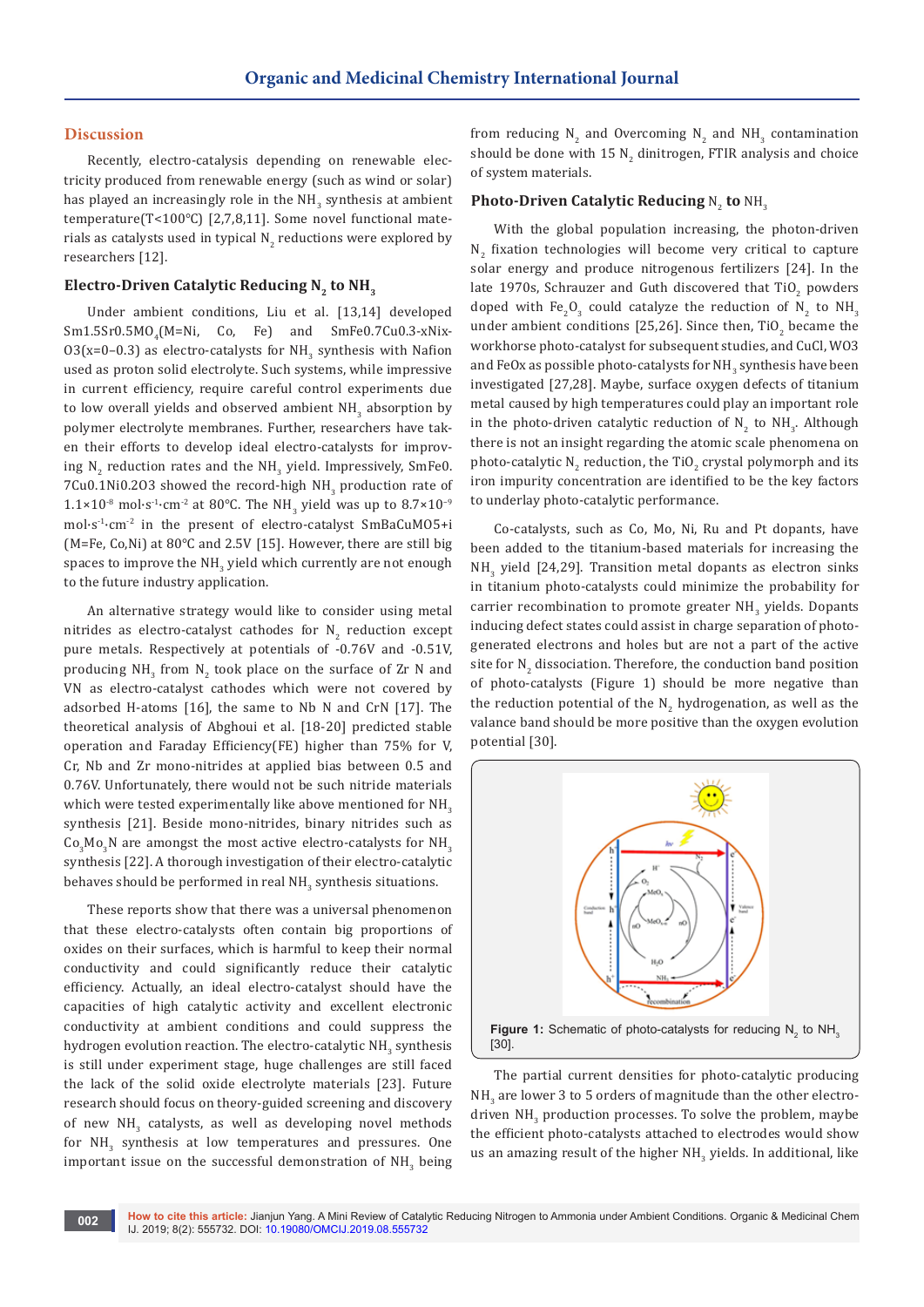electrochemical NH $_{\rm_3}$  synthesis, photo-catalytic approaches must employ proper methods and controls.

#### **Conclusion**

Under ambient conditions, some seminal literatures have been reviewed on describing the electro-catalytic NH $_3$  synthesis from commonly available feedstock such as purified  $\text{H}_{\text{2}}$  and  $\text{N}_{\text{2}}$ . The electro-catalytic  $NH<sub>3</sub>$  synthesis is still under experiment stage due to the lack of the suitable electrolyte materials as electro-catalysts with high catalytic activity, excellent electronic conductivity, and hydrogen evolution reaction. Transition metals which can achieve selective  $\mathsf{N}_2$  reduction maybe are good choice for further researches. Additionally, it is with the high-energy UV light that photo-catalytic NH $_{\text{3}}$  synthesis from N $_{\text{2}}$  could overcome the N≡N band energy barrier under ambient conditions. Currently, titanium oxide with transition metal dopants is a not bad choice in practice. Future studies should encourage investigating on how  $\mathsf{N}_2$  reduction happen on the photo-catalysts with the application of modern computational and experimental techniques from molecular level viewpoint.

#### **Acknowledgment**

This work was supported by the China Scholarship Council (No. 201706565033).

## **Conflict of Interest**

The author has declared that any economic interest or any conflict of interest exists.

#### **References**

- 1. [T Kandemir, Schuster ME, Senyshyn A, Behrens M, Schlögl R \(2013\)](https://www.ncbi.nlm.nih.gov/pubmed/24123652)  [The Haber-Bosch Process Revisited: On the Real Structure and Stability](https://www.ncbi.nlm.nih.gov/pubmed/24123652)  [of "Ammonia Iron" under Working Conditions. Angew Chem Int Ed](https://www.ncbi.nlm.nih.gov/pubmed/24123652)  [52\(48\): 12723-12726.](https://www.ncbi.nlm.nih.gov/pubmed/24123652)
- 2. [Shipman MA, Symes MD \(2017\) Recent progress towards the electro](https://www.sciencedirect.com/science/article/pii/S0920586116303303)[synthesis of ammonia from sustainable resources. Catalysis Today 286:](https://www.sciencedirect.com/science/article/pii/S0920586116303303)  [57-68.](https://www.sciencedirect.com/science/article/pii/S0920586116303303)
- 3. Haber F, Leiser R (1918) Method and apparatus for testing gases, US1269599A.
- 4. Carl Bosch (1932) The development of the chemical high-pressure method during the establishment of the new ammonia industry, Nobel Lectures:197-235.
- 5. [Erisman JW, Bleeker A, Galloway J, Sutton M S\(2007\) Reduced nitrogen](https://www.ncbi.nlm.nih.gov/pubmed/17920175)  [in ecology and the environment, Environmental Pollution 150\(1\): 140-](https://www.ncbi.nlm.nih.gov/pubmed/17920175) [149.](https://www.ncbi.nlm.nih.gov/pubmed/17920175)
- 6. Giddey S, Badwal SPS, Kulkarni A (2013) Review of electrochemical ammonia production technologies and materials. International journal of hydrogen energy 38: 14576-14594.
- 7. [Garagounis I, Kyriakou V, Skodra A, Vasileiou E, Stoukides M \(2014\)](https://www.frontiersin.org/articles/10.3389/fenrg.2014.00001/full)  [Electrochemical synthesis of ammonia in solid electrolyte cells. Front](https://www.frontiersin.org/articles/10.3389/fenrg.2014.00001/full)  [Energy Res 2: 1-10.](https://www.frontiersin.org/articles/10.3389/fenrg.2014.00001/full)
- 8. IA Amar, R Lan, CTG Petit SW Tao (2011) Solid-state electrochemical synthesis of ammonia: a review J Solid State Electro chem 15: 1845- 1860.
- 9. Kordali V, Kyriakou G, Lambrou C (2000) Electrochemical synthesis of ammonia at atmospheric pressure and low temperature in a solid polymer electrolyte cell. Chem Commum 17(2000): 1673-1674.
- 10. [Schlögl R \(2003\) Catalytic Synthesis of Ammonia-A "Never‐Ending](https://www.ncbi.nlm.nih.gov/pubmed/12746811)  [Story"? Angew Chem Int Ed Engl 42\(18\): 2004-2008.](https://www.ncbi.nlm.nih.gov/pubmed/12746811)
- 11. [Giddey S, Badwal SPS, Kulkarni A \(2013\) Review of electrochemical](https://edisciplinas.usp.br/pluginfile.php/.../1-s2.0-S0360319913022775-main.pdf?..)  [ammonia production technologies and materials, International J.](https://edisciplinas.usp.br/pluginfile.php/.../1-s2.0-S0360319913022775-main.pdf?..)  [Hydrogen Energy 38: 14576-14594.](https://edisciplinas.usp.br/pluginfile.php/.../1-s2.0-S0360319913022775-main.pdf?..)
- 12. [Kyriakou V, Garagounis I, Vasileiou E, Vourros A, Stoukides M \(2017\)](https://www.sciencedirect.com/science/article/pii/S0920586116304138)  [Progress in the Electrochemical Synthesis of Ammonia, Catalysis Today](https://www.sciencedirect.com/science/article/pii/S0920586116304138)  [286: 2-13.](https://www.sciencedirect.com/science/article/pii/S0920586116304138)
- 13. [Xu GC, Liu RQ, Wang J \(2009\) Electrochemical synthesis of ammonia](https://link.springer.com/article/10.1007/s11426-009-0135-7)  [using a cell with a Nafion membrane and SmFe0.7Cu0.3-xNi xO3](https://link.springer.com/article/10.1007/s11426-009-0135-7)  [\(x=0−0.3\) cathode at atmospheric pressure and lower temperature. Sci](https://link.springer.com/article/10.1007/s11426-009-0135-7)  [China Ser B: Chem 52\(8\): 1171-1175.](https://link.springer.com/article/10.1007/s11426-009-0135-7)
- 14. [Liu RQ , Xu G \(2010\) Comparison of Electrochemical Synthesis of](https://onlinelibrary.wiley.com/doi/abs/10.1002/cjoc.201090044)  [Ammonia by Using Sulfonated Polysulfone and Nafion Membrane with](https://onlinelibrary.wiley.com/doi/abs/10.1002/cjoc.201090044)  [Sm1.5Sr0.5NiO4. Chin J Chem 28\(2\): 139-142.](https://onlinelibrary.wiley.com/doi/abs/10.1002/cjoc.201090044)
- 15. [Hang ZF, Zhong ZP, Liu RQ \(2010\) Cathode catalysis performance of](https://www.sciencedirect.com/science/article/pii/S1002072109601538)  [SmBaCuMO5 \(M=Fe, Co, Ni\) in ammonia synthesis, Journal of Rare](https://www.sciencedirect.com/science/article/pii/S1002072109601538)  [Earths 28\(4\): 556-559.](https://www.sciencedirect.com/science/article/pii/S1002072109601538)
- 16. Abghoui Y, Garden AL, Hlynsson VF, Björgvinsdóttir S, Ólafsdóttir H, Skúlason E (2015) Enabling electrochemical reduction of nitrogen to ammonia at ambient conditions through rational catalyst design, Phys Chem Chem Phys 17: 4909-4918.
- 17. [Abghoui Y, Garden AL, Howalt JG, Vegge T, Skúlason E \(2016\)](https://pubs.acs.org/doi/abs/10.1021/acscatal.5b01918)  [Electroreduction of Nitrogen to Ammonia at Ambient Conditions on](https://pubs.acs.org/doi/abs/10.1021/acscatal.5b01918)  [Mononitrides of Zr, Nb, Cr, and V: A DFT Guide for Experiments, ACS](https://pubs.acs.org/doi/abs/10.1021/acscatal.5b01918)  [Catal 6\(2\): 635-646.](https://pubs.acs.org/doi/abs/10.1021/acscatal.5b01918)
- 18. Ivana M, Fernando HG, Neil JH (2014) Electro-reduction of nitrogen on molybdenum nitride: structure, energetics, and vibrational spectra from DFT, Phys Chem Chem Phys 16: 3014-3026.
- 19. [Hlynsson VF, Skúlason E, Garden AL \(2014\) A systematic, first](https://kundoc.com/pdf-a-systematic-first-principles-study-of-the-structural-preference-and-magnetic-pr.html)[principles study of the structural preference and magnetic properties](https://kundoc.com/pdf-a-systematic-first-principles-study-of-the-structural-preference-and-magnetic-pr.html)  [of mononitrides of the d-block metals. J Alloys Compd 603\(2014\): 172-](https://kundoc.com/pdf-a-systematic-first-principles-study-of-the-structural-preference-and-magnetic-pr.html) [179.](https://kundoc.com/pdf-a-systematic-first-principles-study-of-the-structural-preference-and-magnetic-pr.html)
- 20. [Michalsky R, Avram AM, Peterson BA, Pfromm PH, Peterson AA \(2015\)](https://www.ncbi.nlm.nih.gov/pubmed/29218166)  [Chemical looping of metal nitride catalysts: low-pressure ammonia](https://www.ncbi.nlm.nih.gov/pubmed/29218166)  [synthesis for energy storage, Chem Sci 6\(7\): 3965-3974.](https://www.ncbi.nlm.nih.gov/pubmed/29218166)
- 21. [Michael A, Shipman, Mark D, Symes \(2017\) Recent progress towards](https://www.sciencedirect.com/science/article/pii/S0920586116303303)  [the electrosynthesis of ammonia from sustainable resources, Catalysis](https://www.sciencedirect.com/science/article/pii/S0920586116303303)  [Today 286: 57-68.](https://www.sciencedirect.com/science/article/pii/S0920586116303303)
- 22. Jacobsen CJH (2000) Novel class of ammonia synthesis catalysts Chem Commun 1057-1058.
- 23. Xinghua Guo, Yunpei Zhu, Tianyi Ma (2017) Lowering reaction temperature: Electrochemical ammonia synthesis by coupling various electrolytes and catalysts, Journal of Energy Chemistry 26:1107-1116.
- 24. [Andrew J, Medford, Marta C, Hatzell \(2017\) Photon-Driven Nitrogen](https://pubs.acs.org/doi/abs/10.1021/acscatal.7b00439)  [Fixation: Current Progress, Thermodynamic Considerations, and](https://pubs.acs.org/doi/abs/10.1021/acscatal.7b00439)  [Future Outlook, ACS Catal 7: 2624-2643.](https://pubs.acs.org/doi/abs/10.1021/acscatal.7b00439)
- 25. [Schrauzer GN, Guth TD \(1977\) Photolysis of Water and Photoreduction](https://pubs.acs.org/doi/abs/10.1021/ja00464a015?journalCode=jacsat)  [of Nitrogen on Titanium Dioxide. J Am Chem Soc 99\(22\): 7189-7193.](https://pubs.acs.org/doi/abs/10.1021/ja00464a015?journalCode=jacsat)
- 26. Schrauzer G, Guth T, Palmer M (1979) In Solar Energy: Chemical Conversion and Storage. J Nitrogen reducing solar cells, The Humana Press: Clifton NJ: 261-269.
- 27. Yamazoe S, Yasuyuki M, Kentaro T, Yutaka H, Tetsuya S, et al. (2008) Promotion effect of tungsten oxide on photo-assisted selective catalytic reduction of NO with  $NH_3$  over TiO2, Applied Catalysis B: Environmental 83(1-2): 123-130.
- 28. [Tennakone K, Punchihewa S, Tantrigoda R \(1989\) Nitrogen](https://www.sciencedirect.com/science/article/pii/0165163389900555)  [photoreduction with cuprous chloride coated hydrous cuprous oxide,](https://www.sciencedirect.com/science/article/pii/0165163389900555)  [Solar Energy Materials 18\(3-4\): 217-221.](https://www.sciencedirect.com/science/article/pii/0165163389900555)